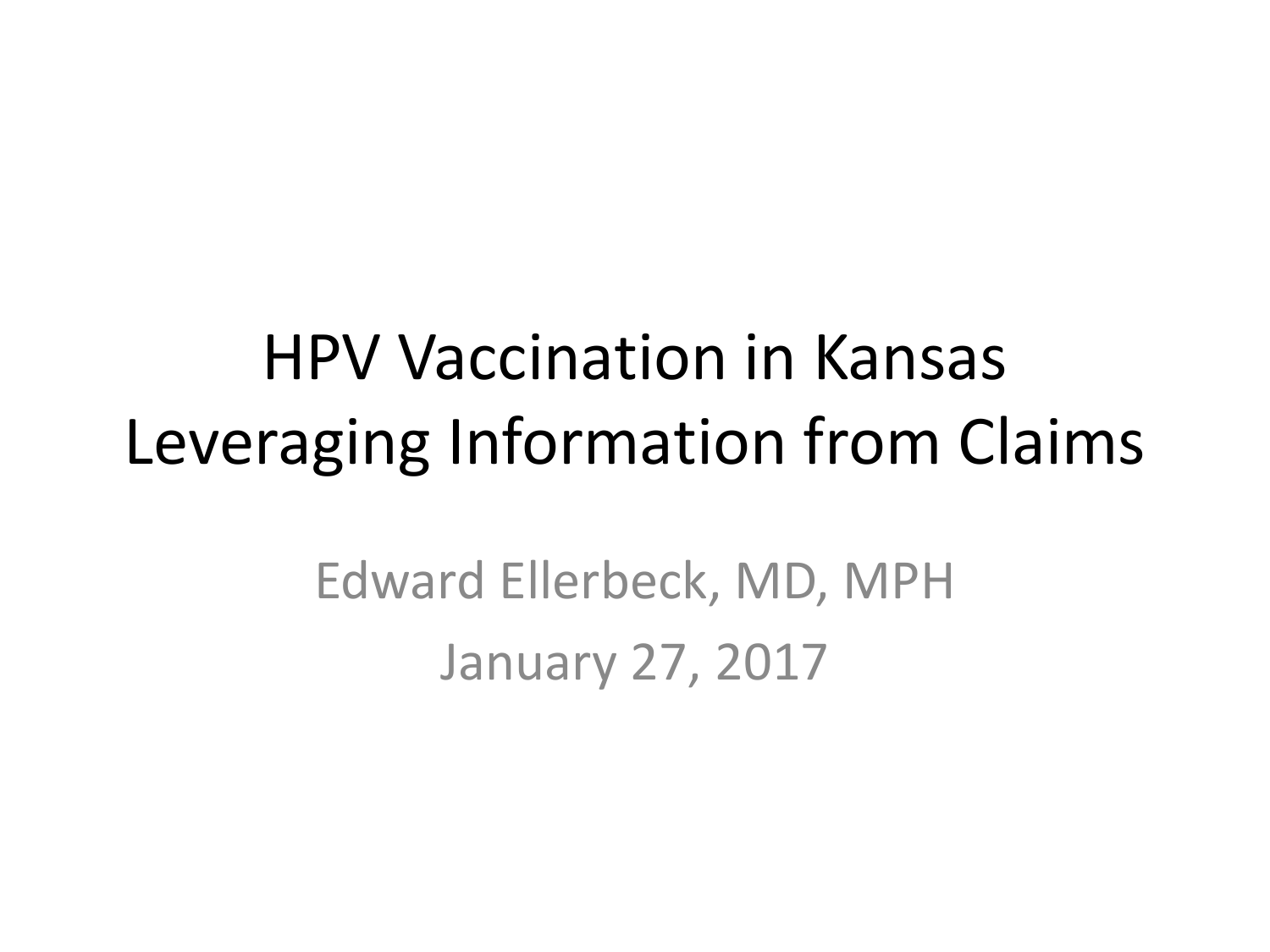# **CURRENT SOURCES OF IMMUNIZATION DATA**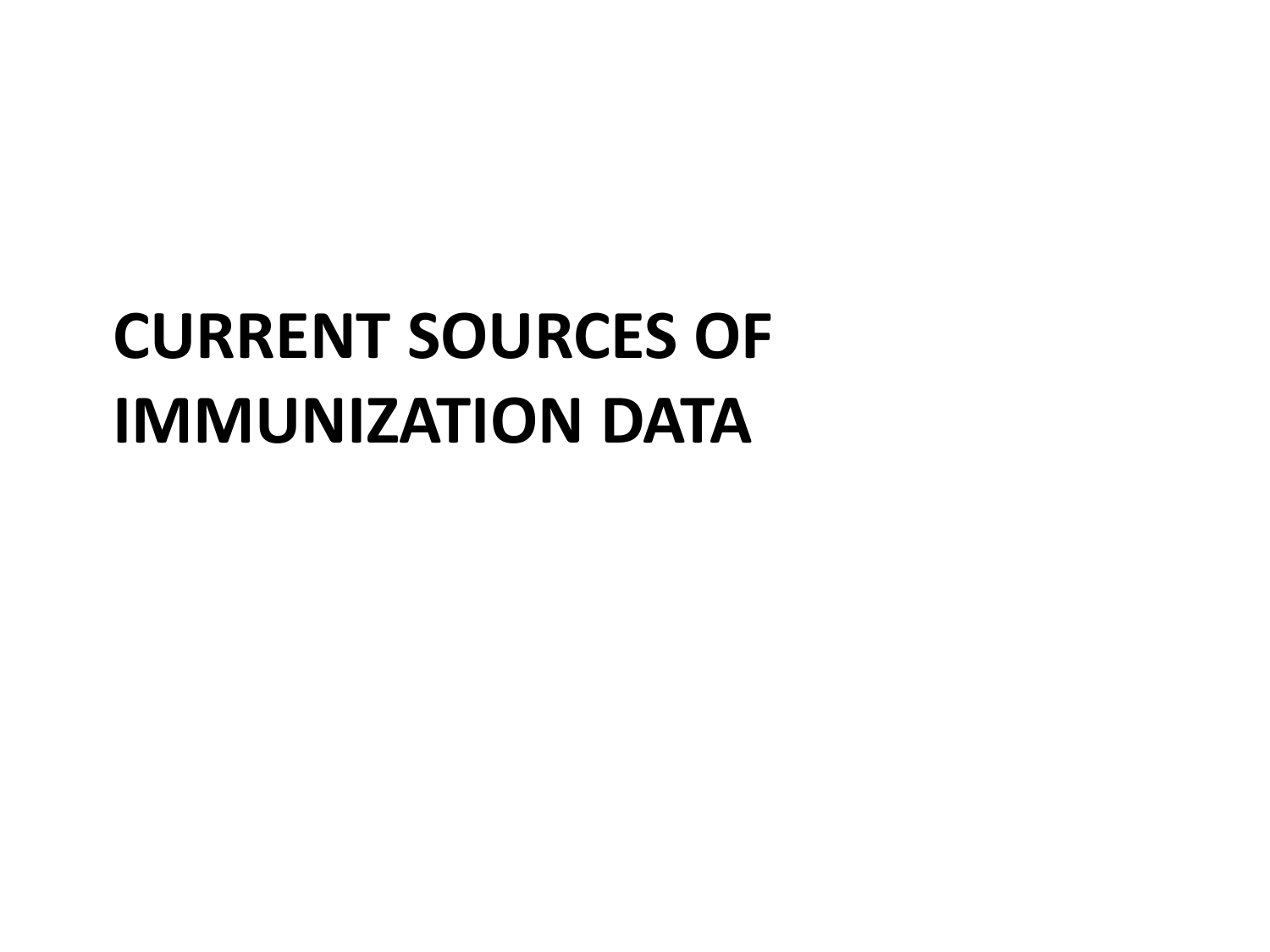FIGURE 3. Estimated vaccination coverage with ≥1 dose of HPV vaccine\* among female adolescents aged  $13-17$  years<sup>†</sup> — National Immunization Survey-Teen, § United States, 2015

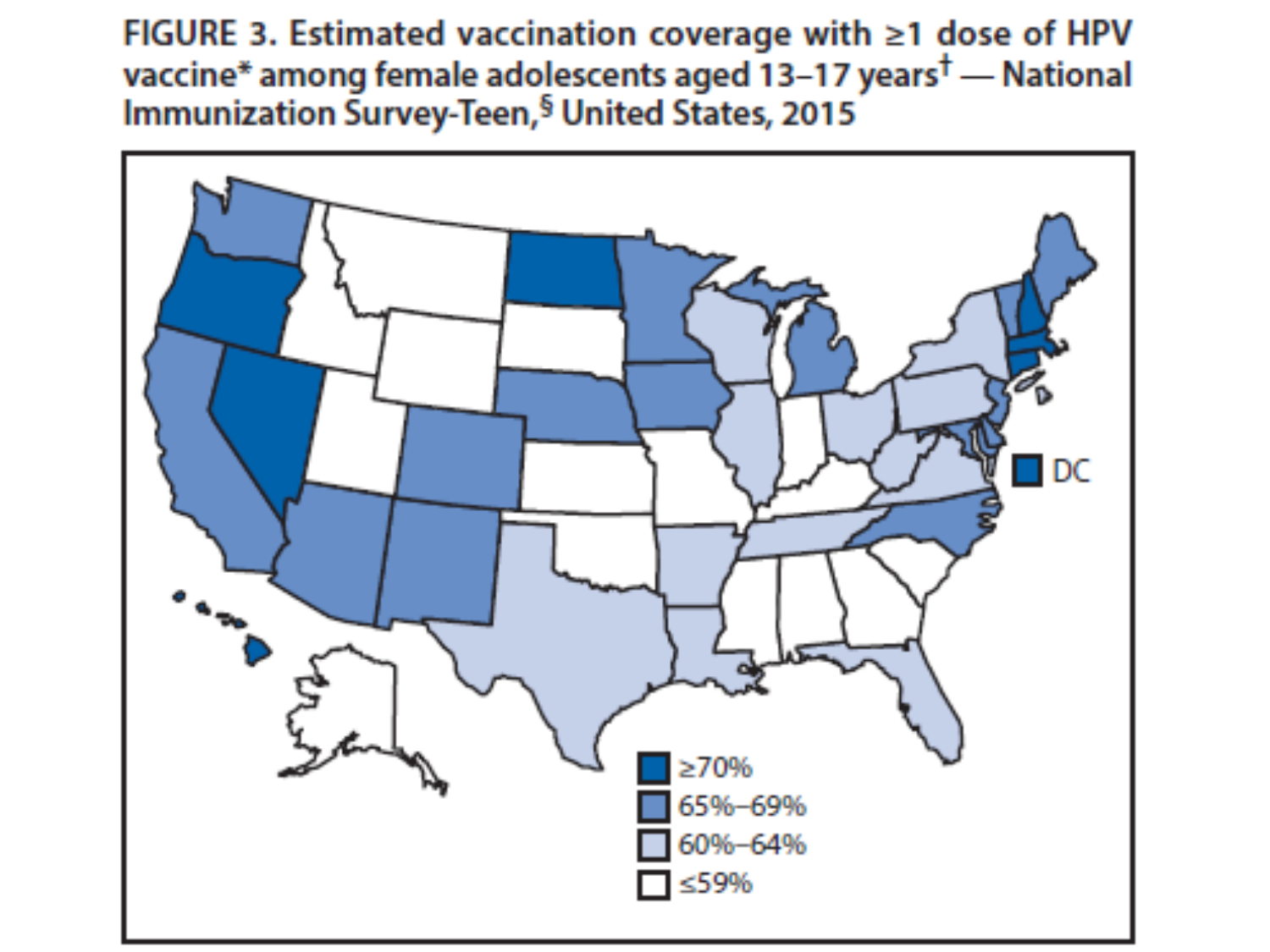#### **Kansas HPV Vaccination Rates** 11-18 Year Olds Receiving Three HPV Vaccinations



Data was current as of August 11, 2014, when obtained from the Kansas Immunization Registry (KSWebIZ)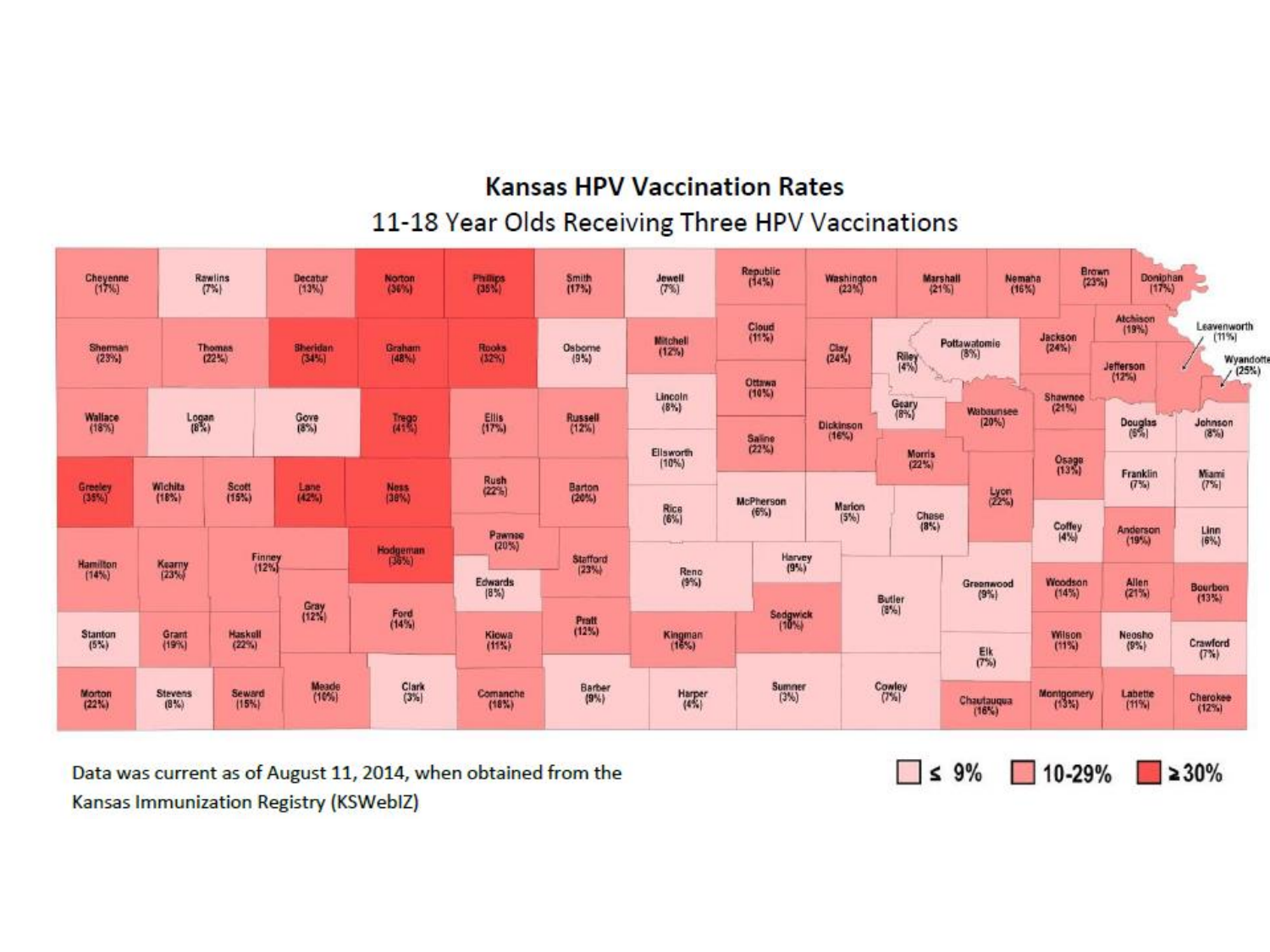| <b>Kansas HPV Immunization rates (age 13-17):</b><br><b>NIS 2015</b> |                          |              |  |  |  |
|----------------------------------------------------------------------|--------------------------|--------------|--|--|--|
|                                                                      | $\frac{p}{2}$ 1 dose HPV | 3 dose HPV   |  |  |  |
| <b>Males</b>                                                         | 36.0%                    | 18.5%        |  |  |  |
| Females                                                              | 50.9%                    | 36.0%        |  |  |  |
| <b>Kansas HPV Vaccination Rates</b><br>11-18 Years of Age            |                          |              |  |  |  |
|                                                                      | >1 dose HPV              | >3 doses HPV |  |  |  |
| Male                                                                 | 15.2%<br>8.6%            |              |  |  |  |

Data from KS Immunization Registry (KSWebIZ) as of 8/11/2014.

17.2%

12.8%

24.5%

19.7%

Female

Combined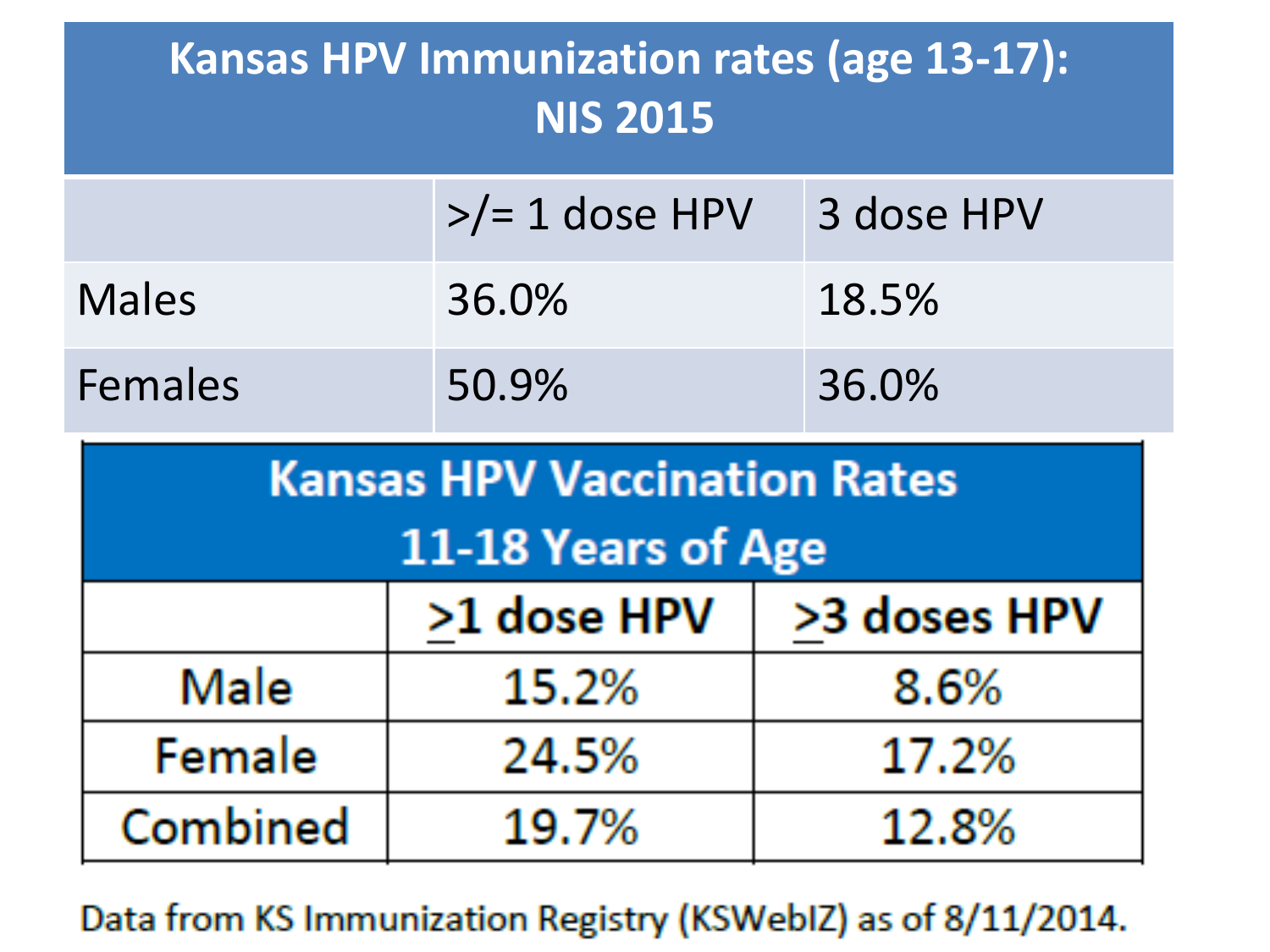# Using Claims data to examine HPV immunizations

• Medicaid CY 2013, 2014, & 2015

– Enrollment files children  $3<sup>rd</sup>$  through  $12<sup>th</sup>$  grade

- Immunization claims (tdap, HPV, meningococcus)
- Kansas Health Insurance Information System
	- Immunization claims (tdap, HPV, meningococcus) (CY 2013, 2014, 2015)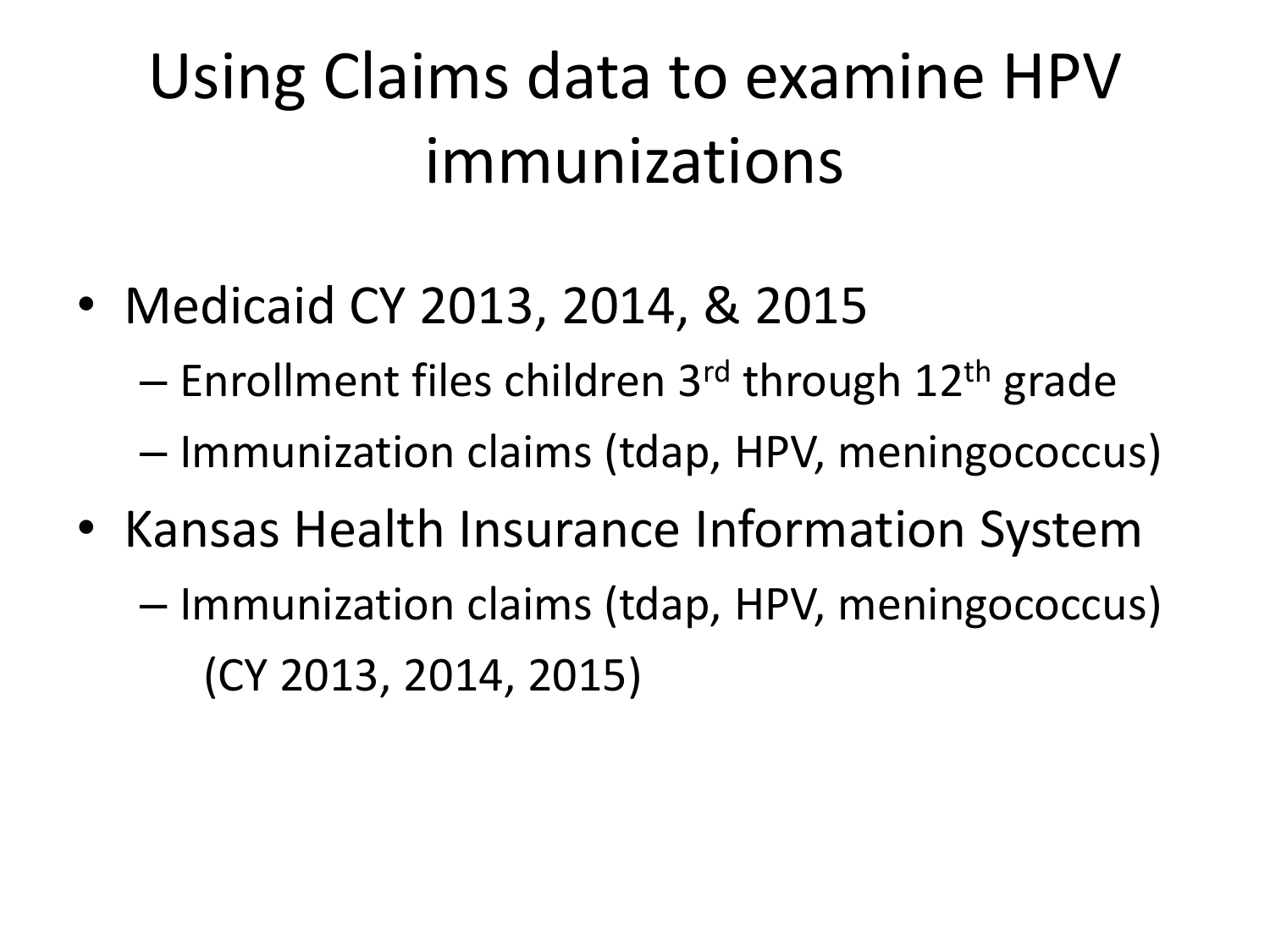# **WHEN DO CHILDREN GET VACCINATED?**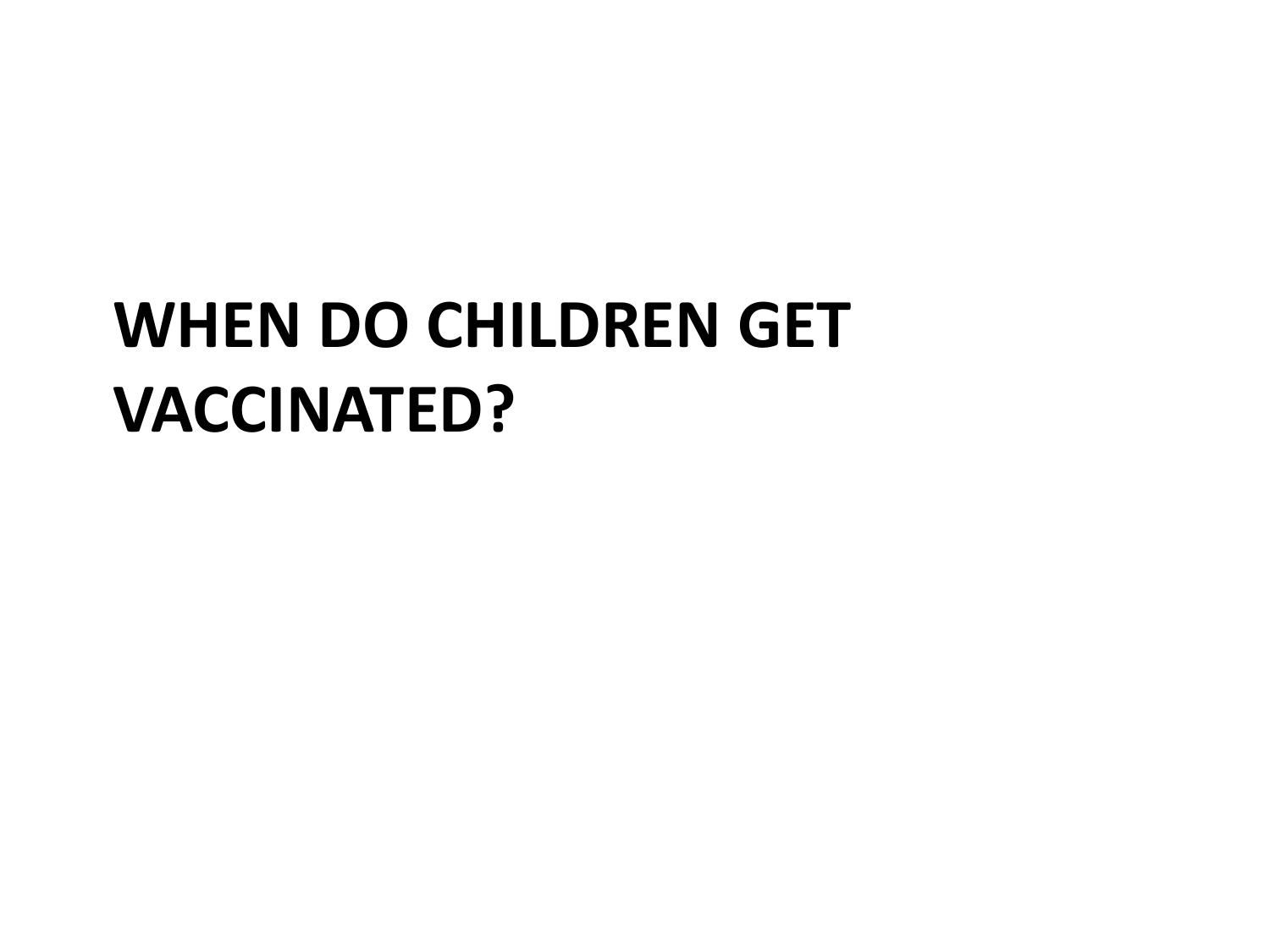#### **Number of Tdap Vaccinations provided 5th-8th Grade, 2015 (2013-2015 Kansas Medicaid Data)\***



\*Among eligible all 3 years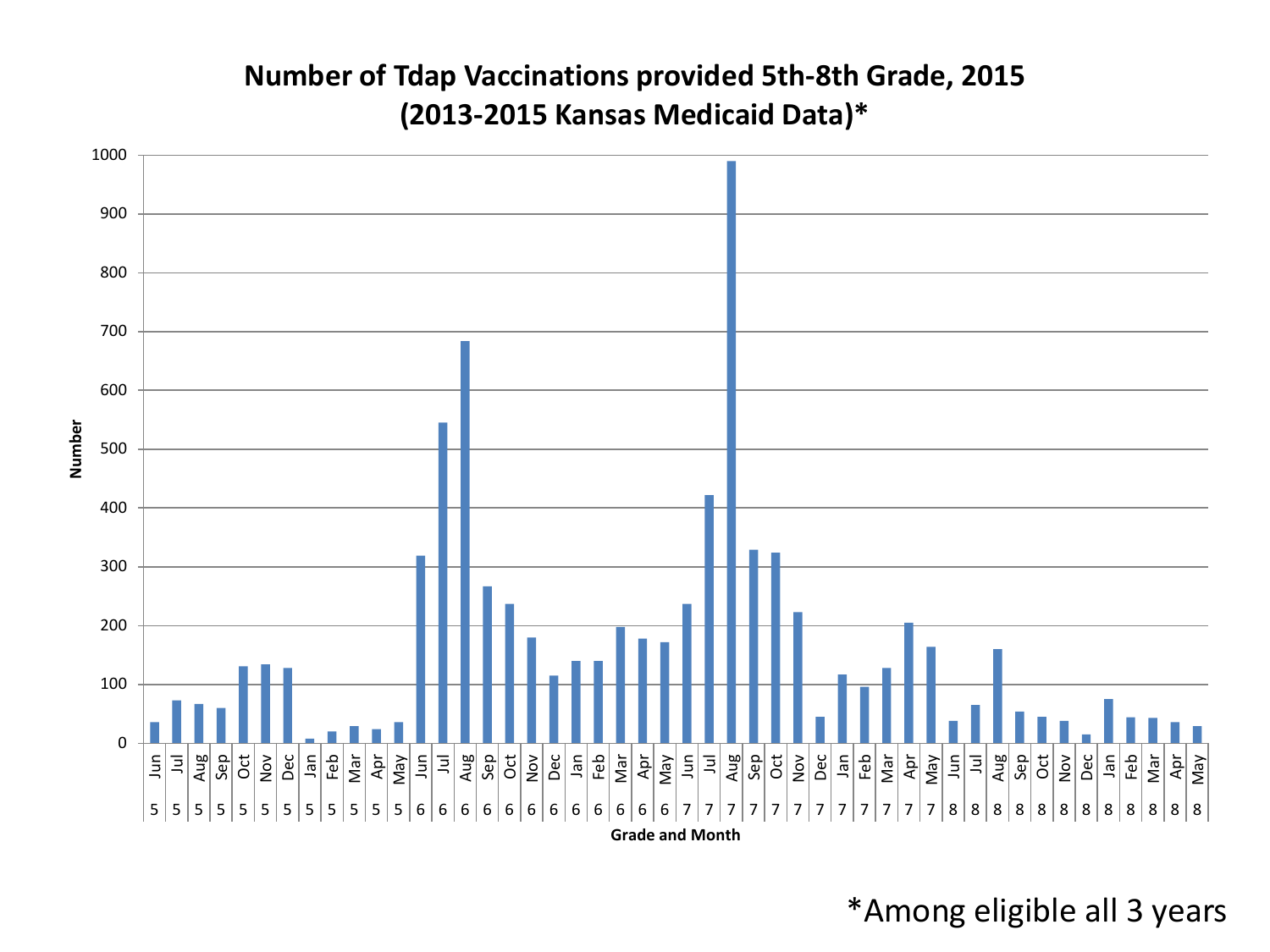#### **Number of HPV Vaccinations Provided 5th-8th Grade, 2015 (2015 Kansas Medicaid Data)\***



\*Among eligible all 3 years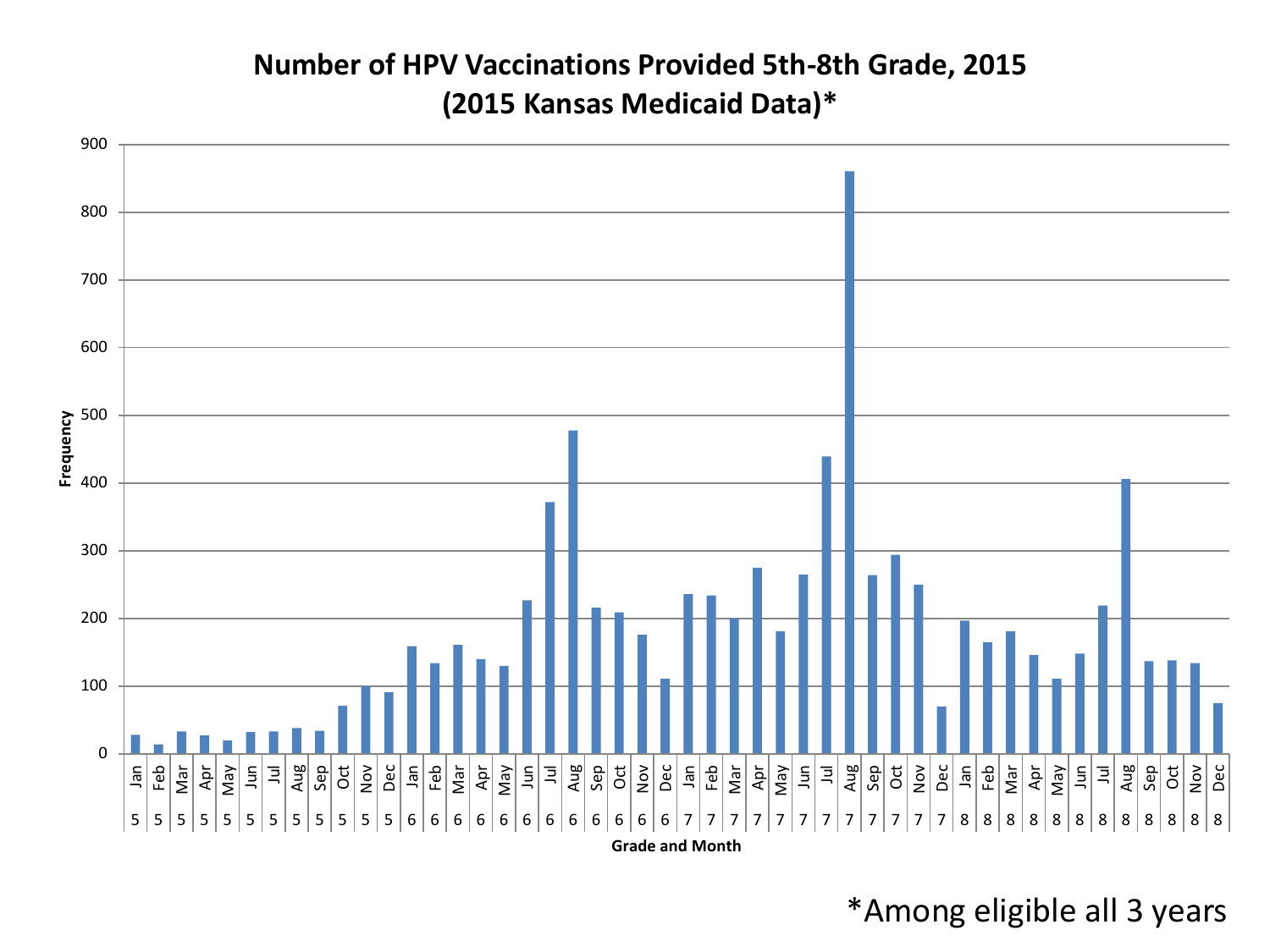#### **Tdap and HPV by Grade, for those receiving Tdap in 2015 (2013-2015 Kansas Medicaid Data)**

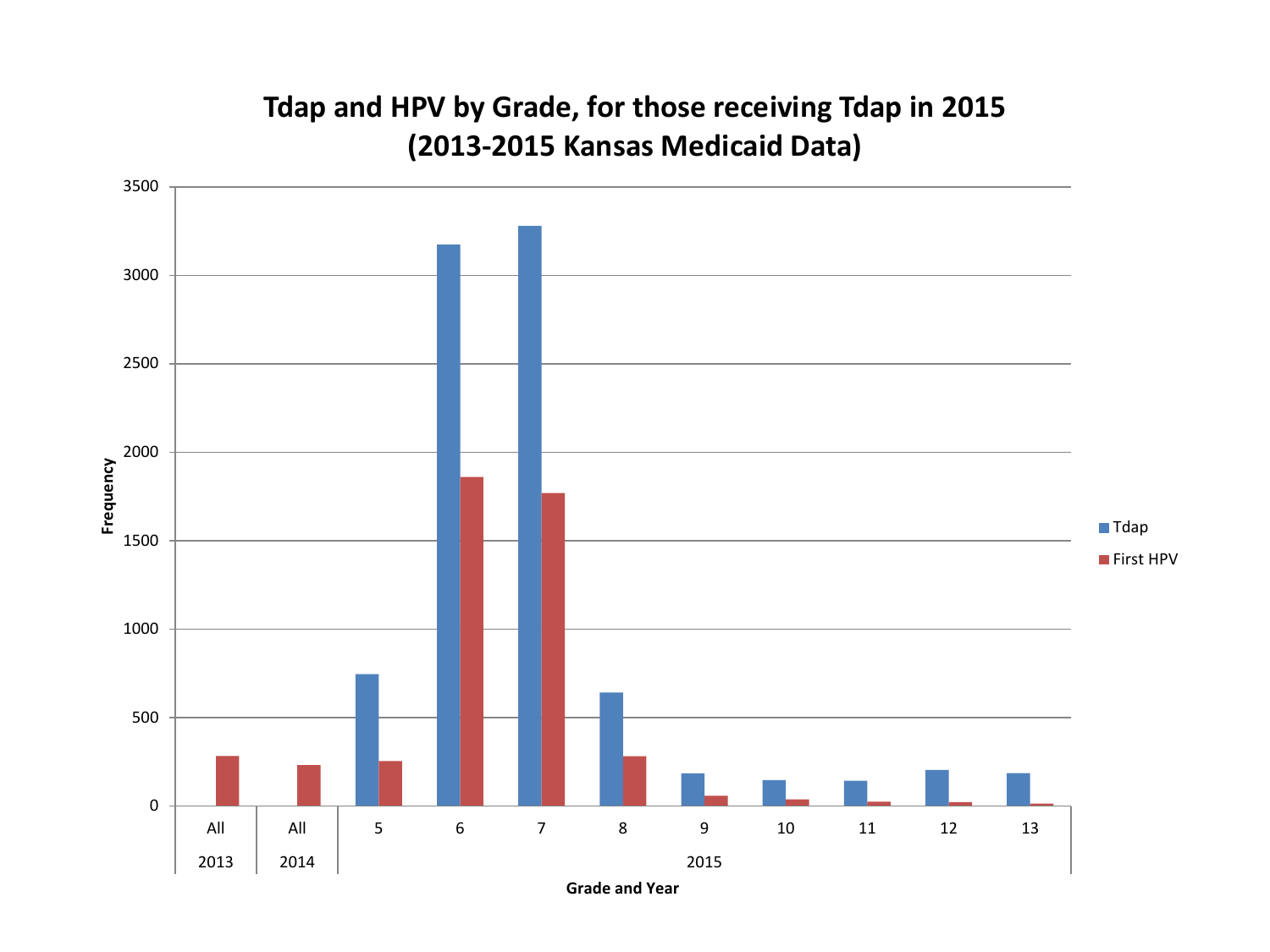## **HOW OFTEN DO OUR CHILDREN RECEIVE OTHER VACCINES ALONG WITH THEIR TDAP?**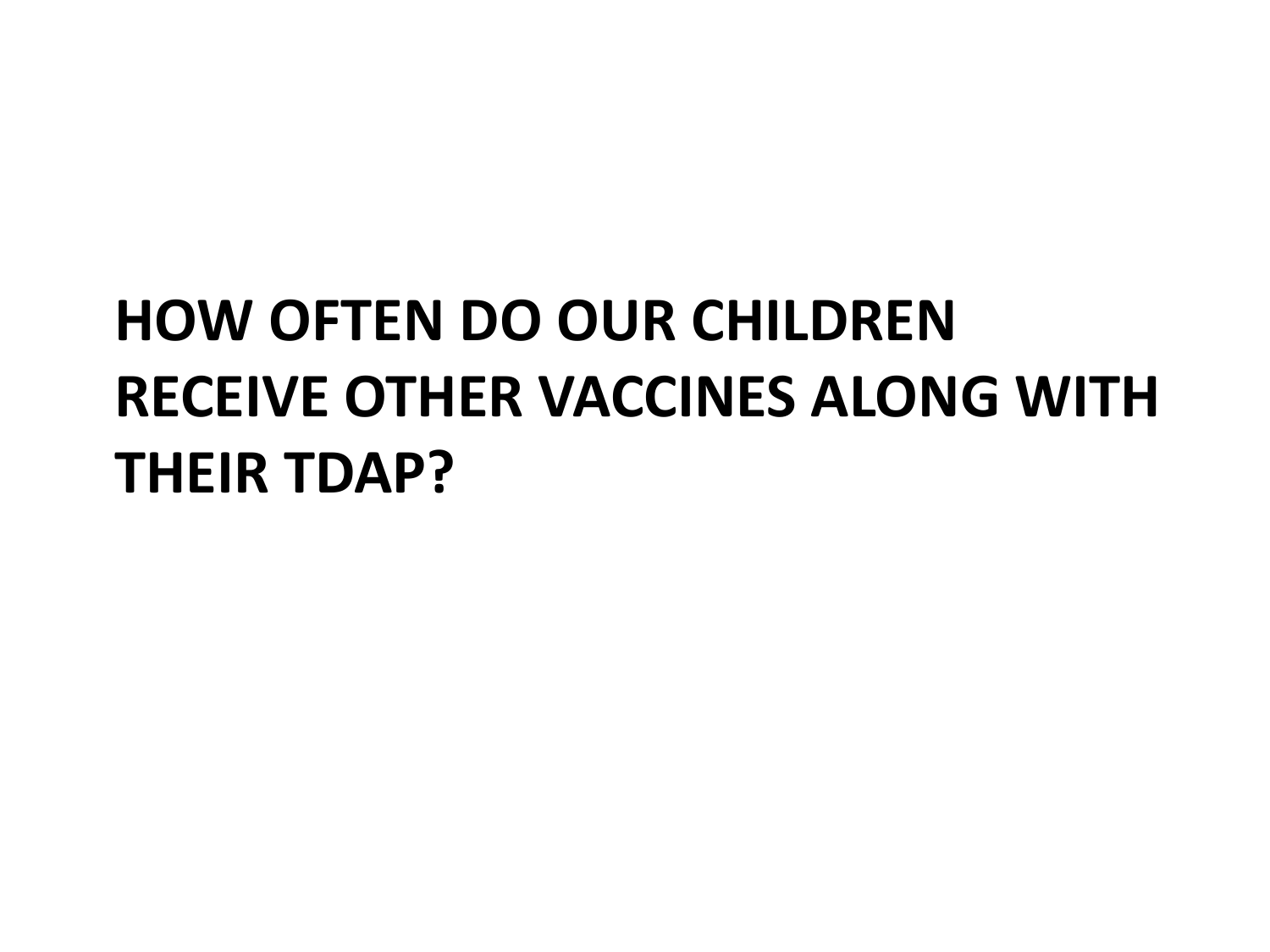### Concomitant Vaccination Rates among 6<sup>th</sup> and 7th Graders Receiving Tdap

|                       | <b>Medicaid 2015</b><br>$(n=7,916)$ | <b>KHIIS 2015</b><br>$(n=7,905)$ |
|-----------------------|-------------------------------------|----------------------------------|
| <b>Tdap Only</b>      | 1833 (23.2%)                        | 1696 (34.7%)                     |
| $T$ dap + HPV         | 262 (3.3%)                          | 90(1.8%)                         |
| <b>Tdap + MenACWY</b> | 1781 (22.5%)                        | 2105 (43.1%)                     |
| Tdap + HPV + MenACWY  | 4040 (51.0%)                        | 991 (20.3%)                      |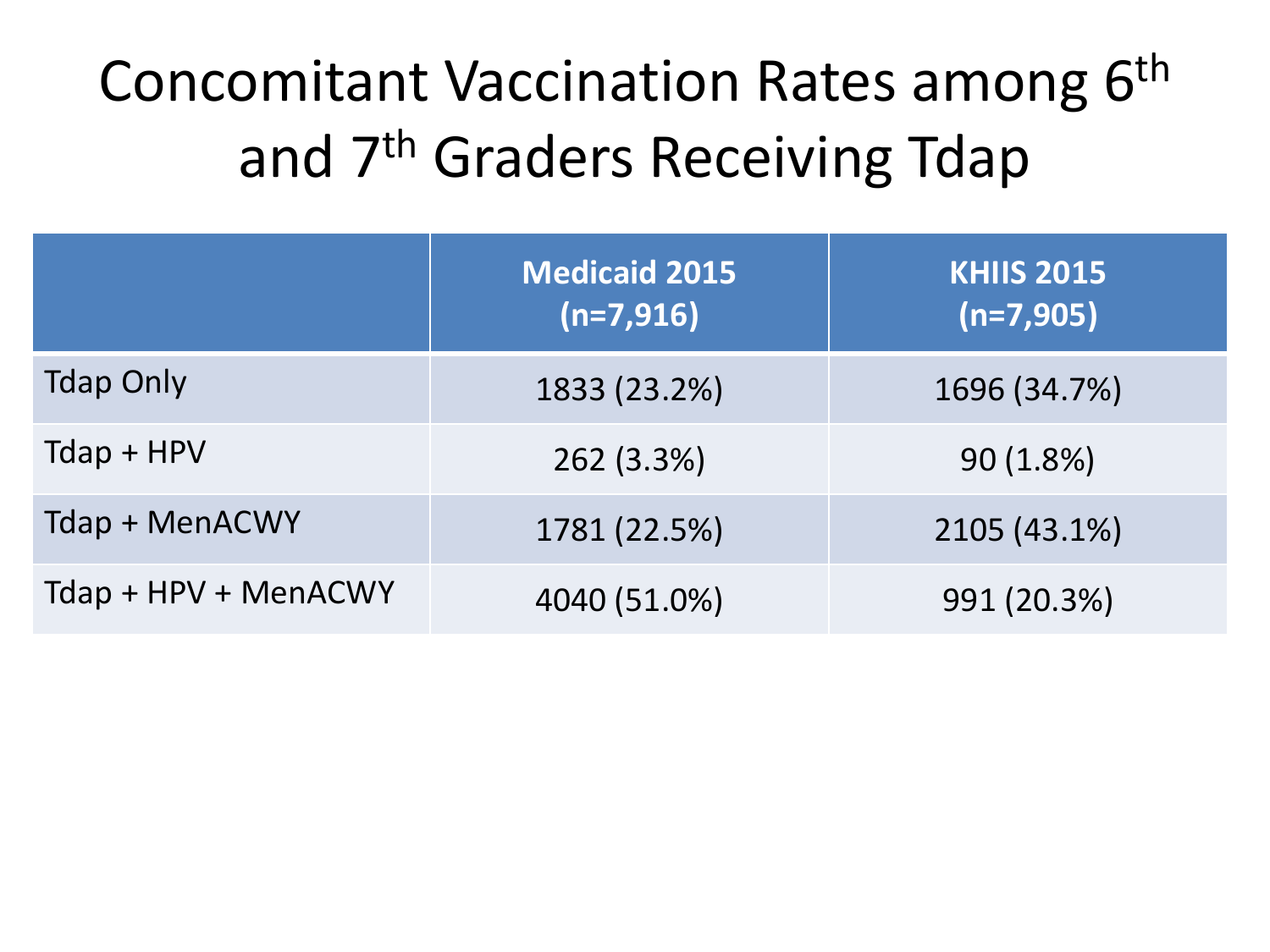#### Concomitant Vaccination Patterns among 6<sup>th</sup> and 7th Graders Receiving Tdap (Medicaid Claims)

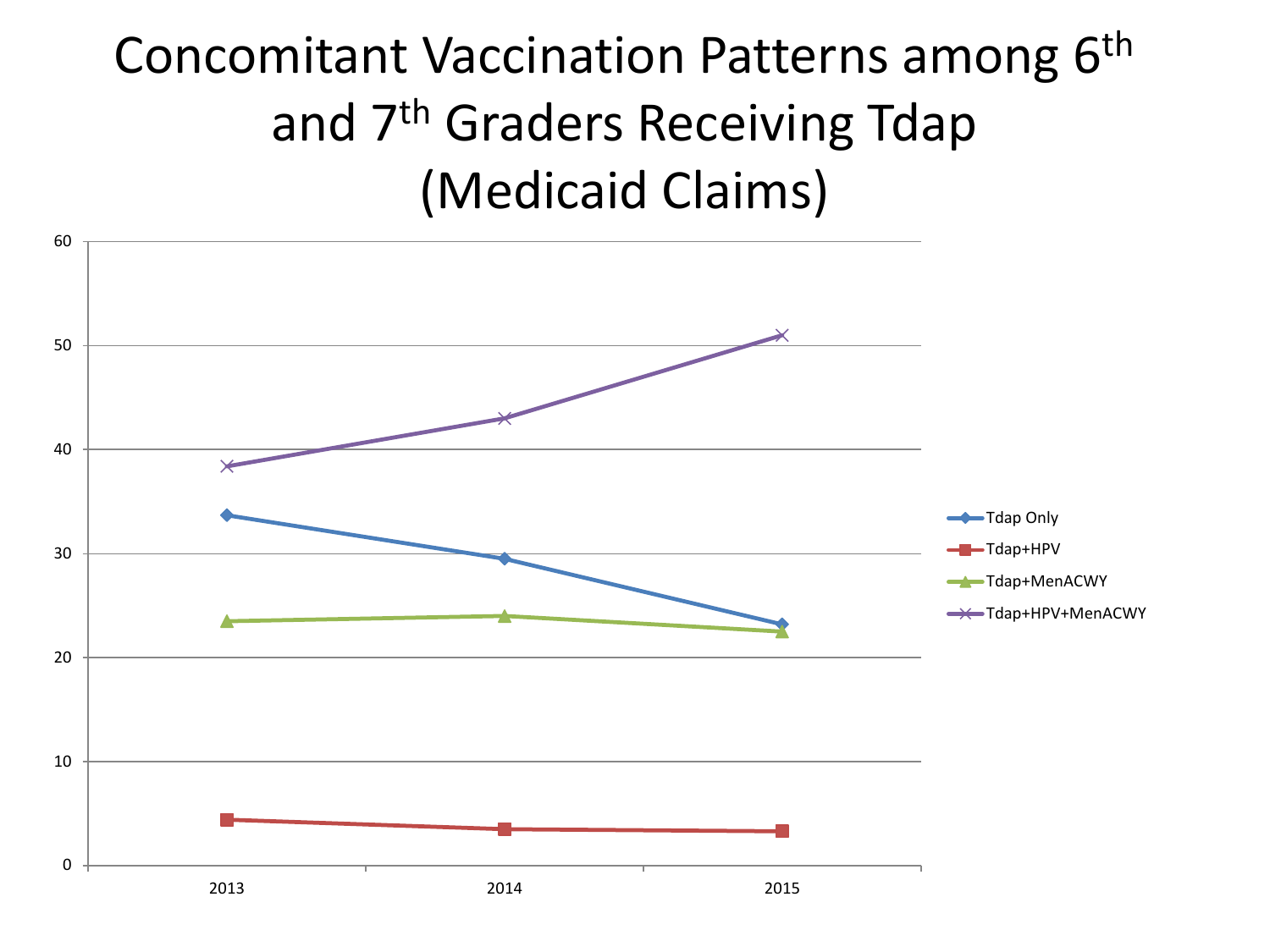#### Concomitant Vaccination Patterns among 6<sup>th</sup> and 7th Graders Receiving Tdap (KHIIS Claims)

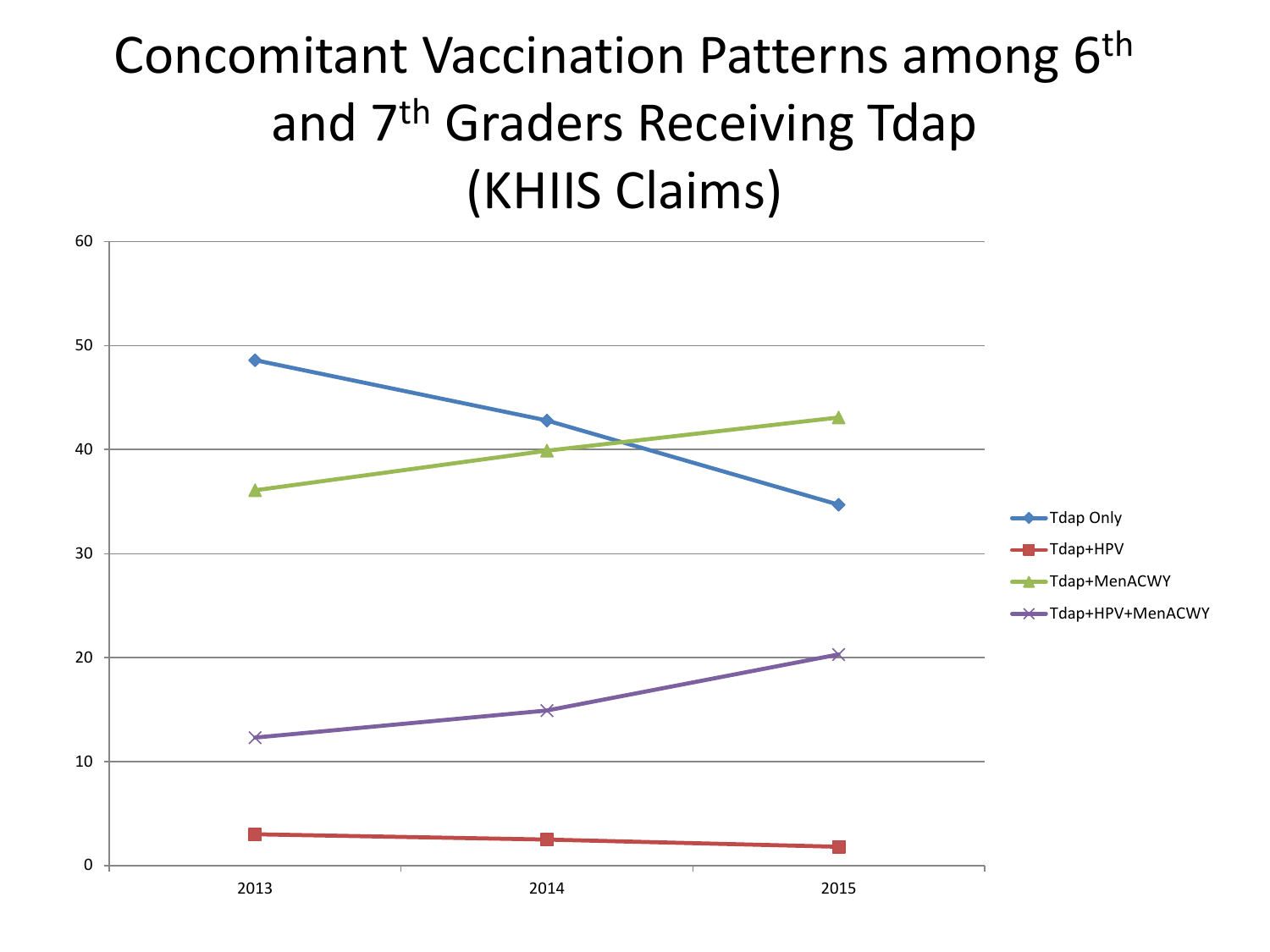Factors associated with simultaneous TDAP and HPV vaccination among  $6<sup>th</sup>$  and  $7<sup>th</sup>$  graders in Kansas in 2015

|                                   | <b>Medicaid</b>     |         | <b>KHIIS</b>        |         |
|-----------------------------------|---------------------|---------|---------------------|---------|
|                                   | OR (95% CI)         | p-value | OR (95% CI)         | p-value |
| Grade, 7th                        | $0.83(0.76-0.91)$   | < 0.001 | $0.82(0.71-1.00)$   | 0.06    |
| <b>Gender, Male</b>               | $0.90(0.83 - 0.99)$ | 0.02    | $0.82(0.72 - 0.94)$ | 0.004   |
| <b>Residency,</b><br><b>Metro</b> | $1.2(1.06-1.27)$    | 0.0011  | $0.53(0.46 - 0.61)$ | < 0.001 |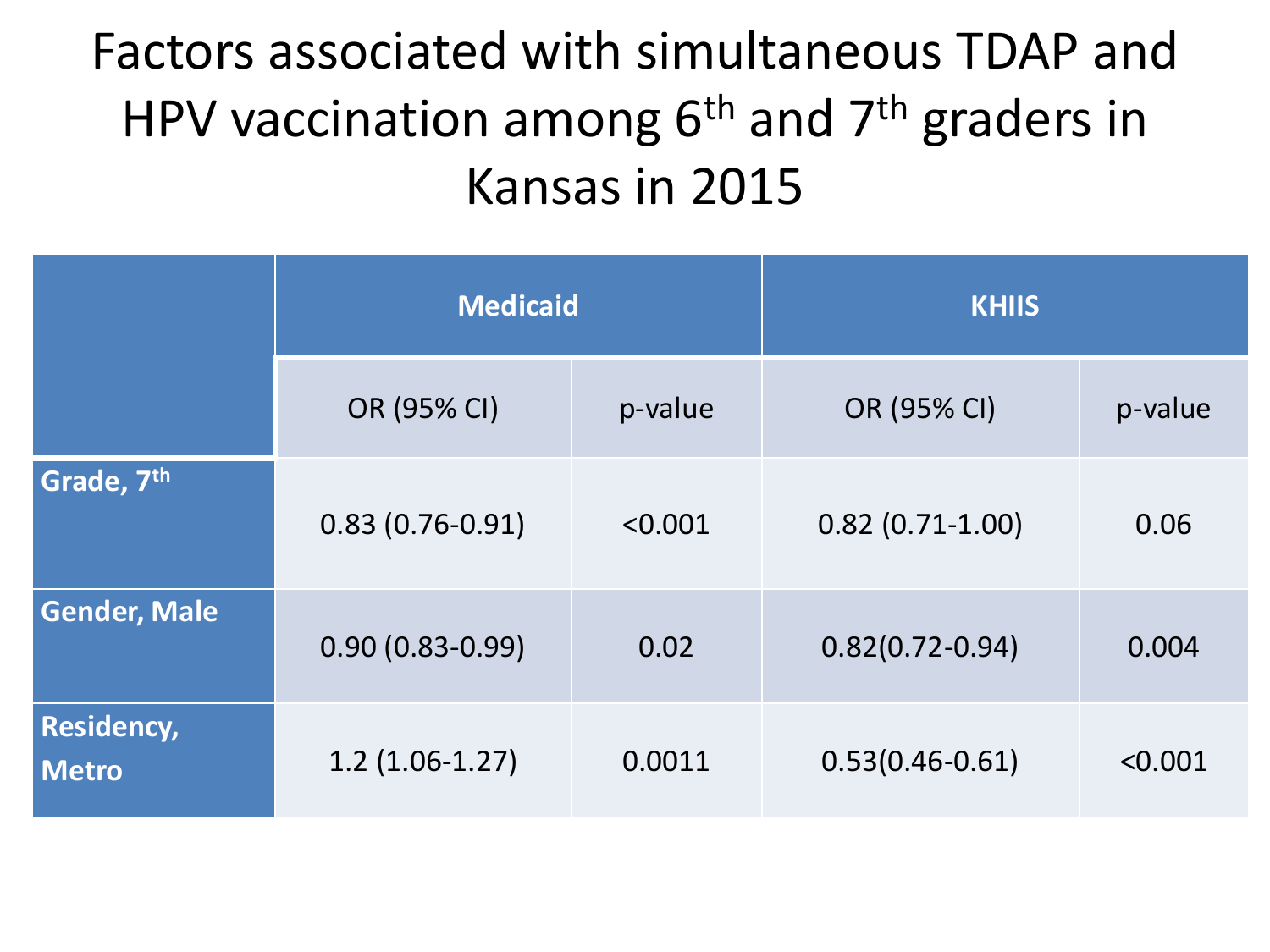### **WHAT HAPPENS IF YOU DON'T GET HPV VACCINATION AT THE TIME OF YOUR TDAP?**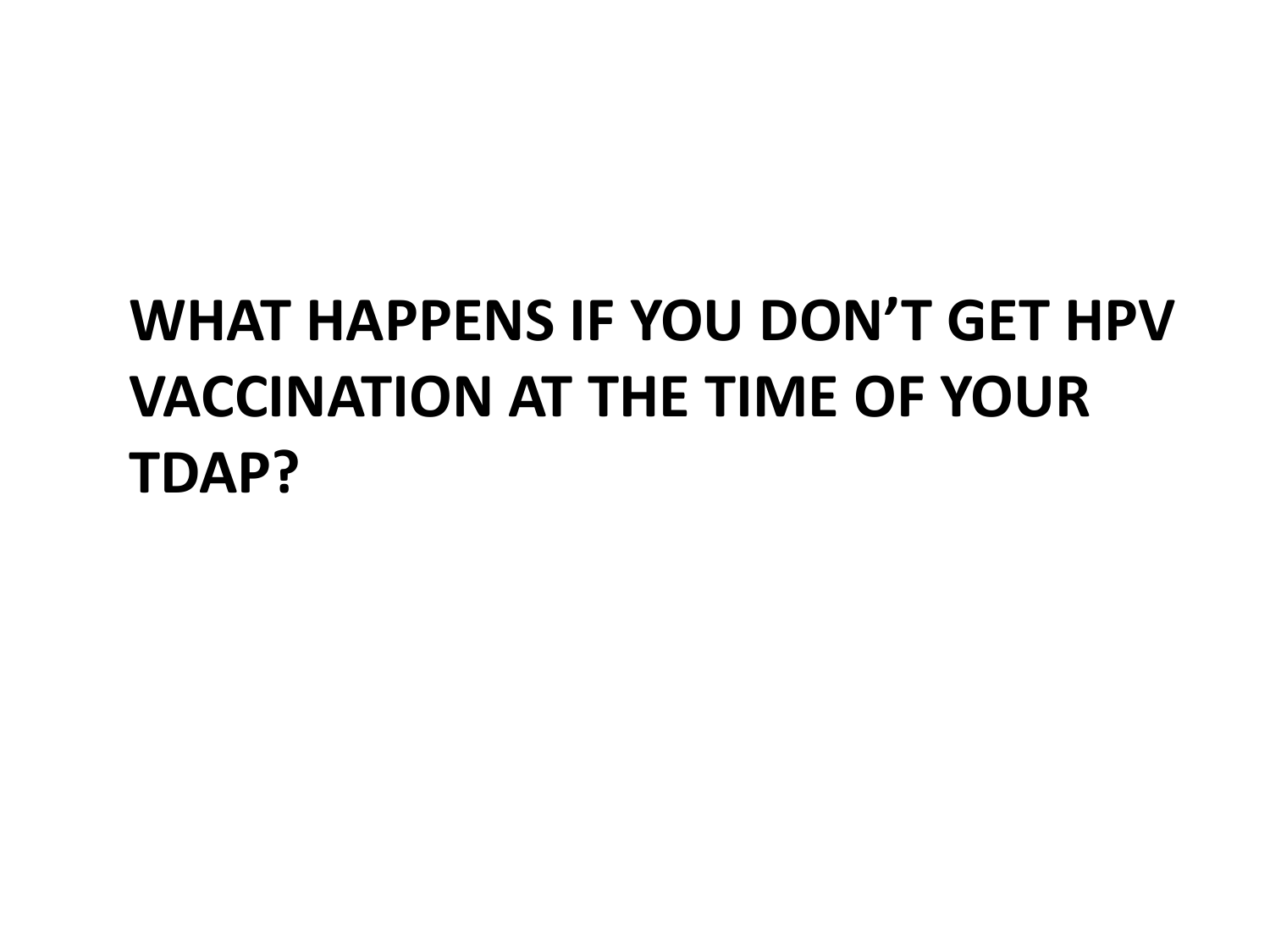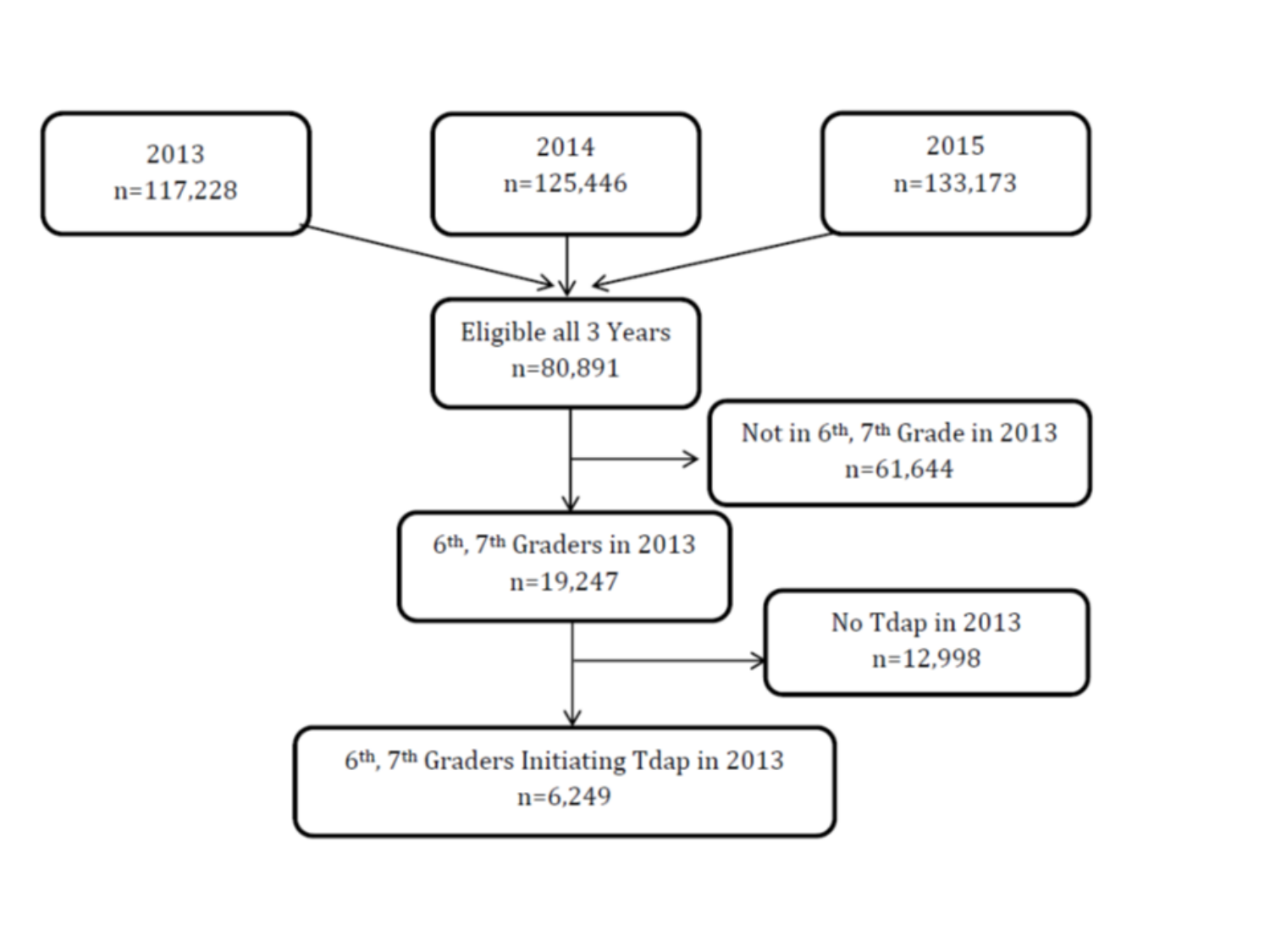## Subsequent HPV vaccination rates of 3508 6<sup>th</sup> and 7<sup>th</sup> graders not getting HPV vaccine at time of TDAP in 2013 (Medicaid Claims)

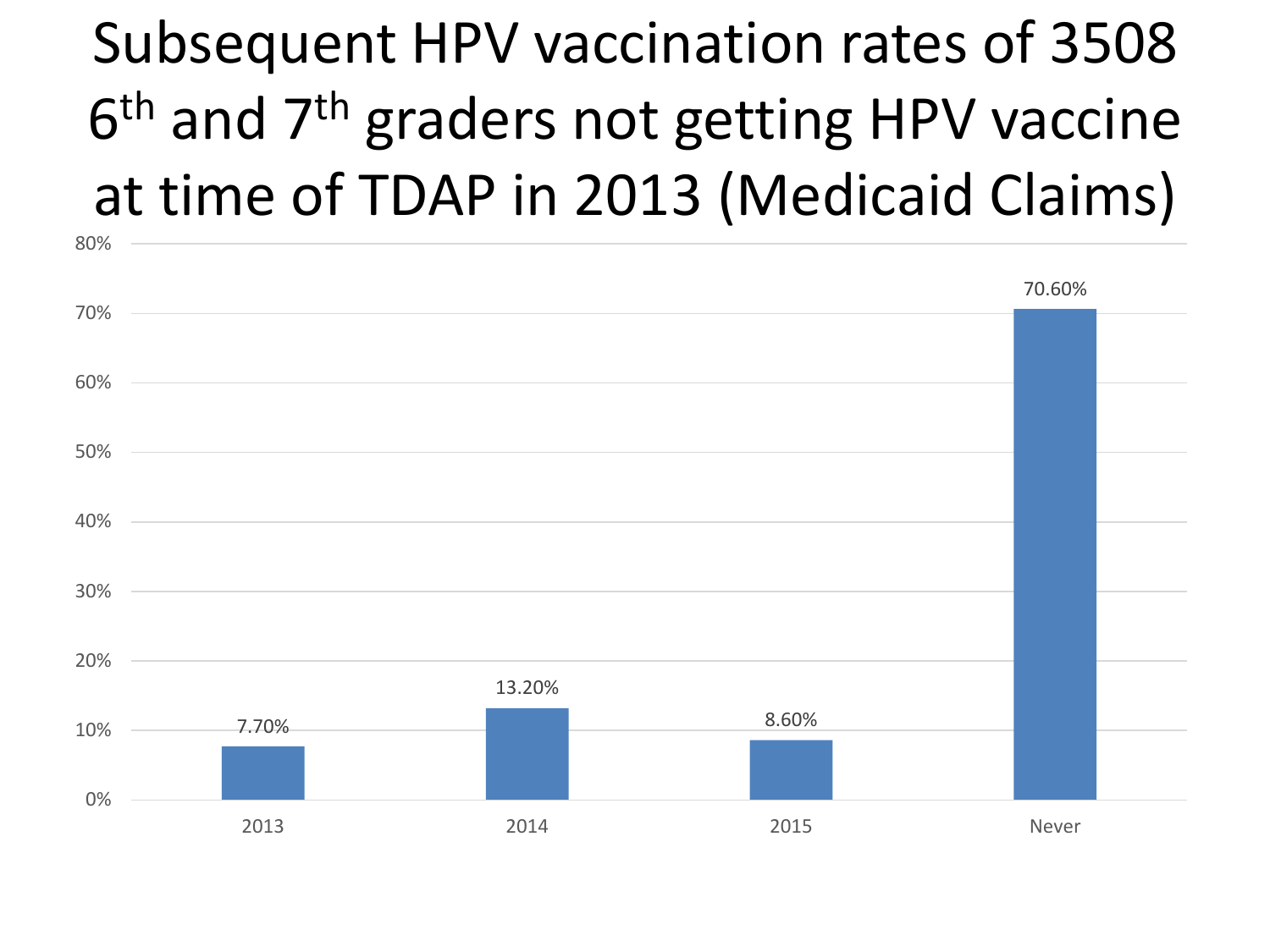### **HPV/TDAP RATIOS AS A WAY TO LOOK AT LOCAL IMMUNIZATION RATES**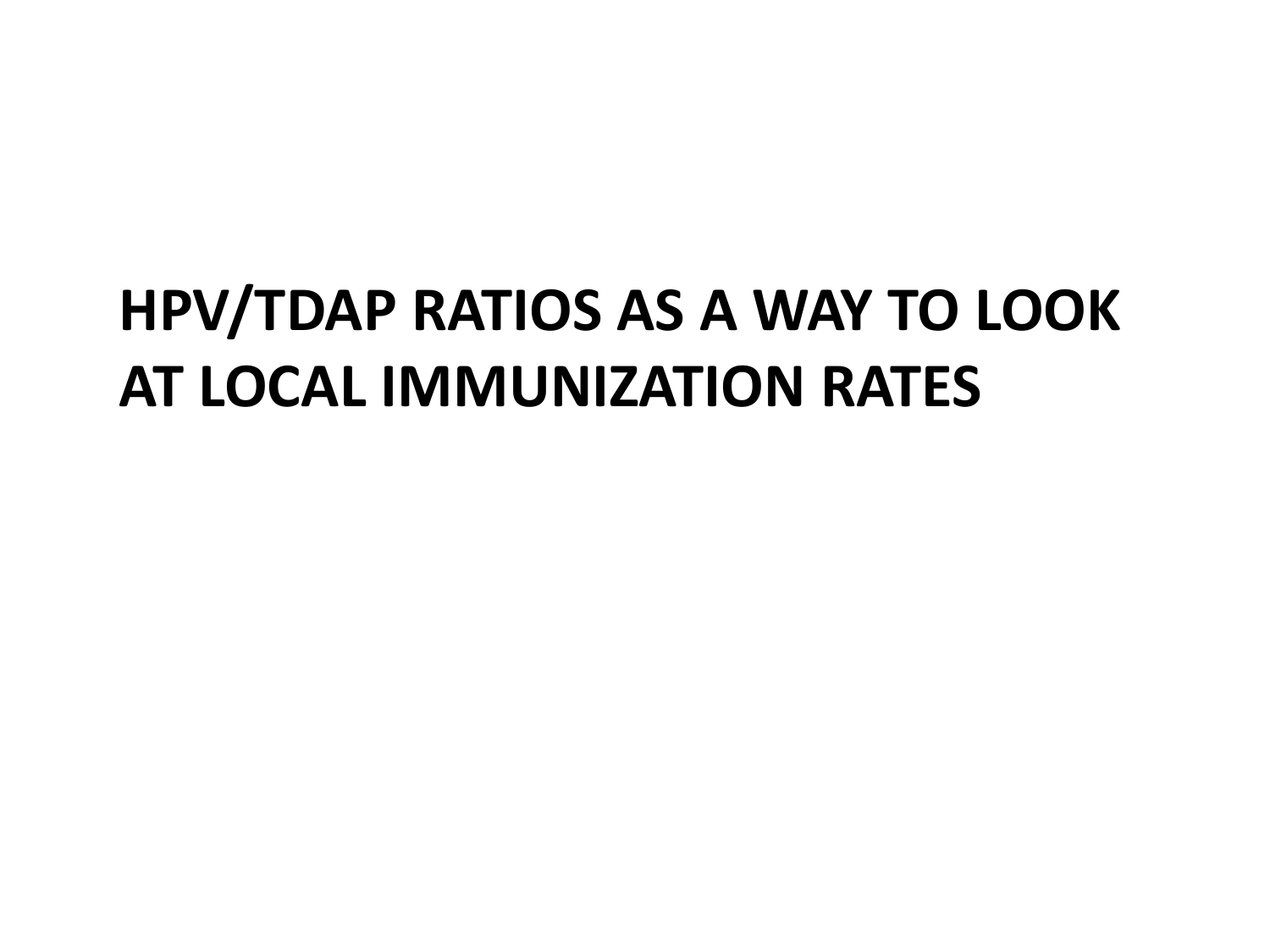#### First HPV immunization to Tdap ratio by middle school attendance area, Kansas Medicaid data, 2014

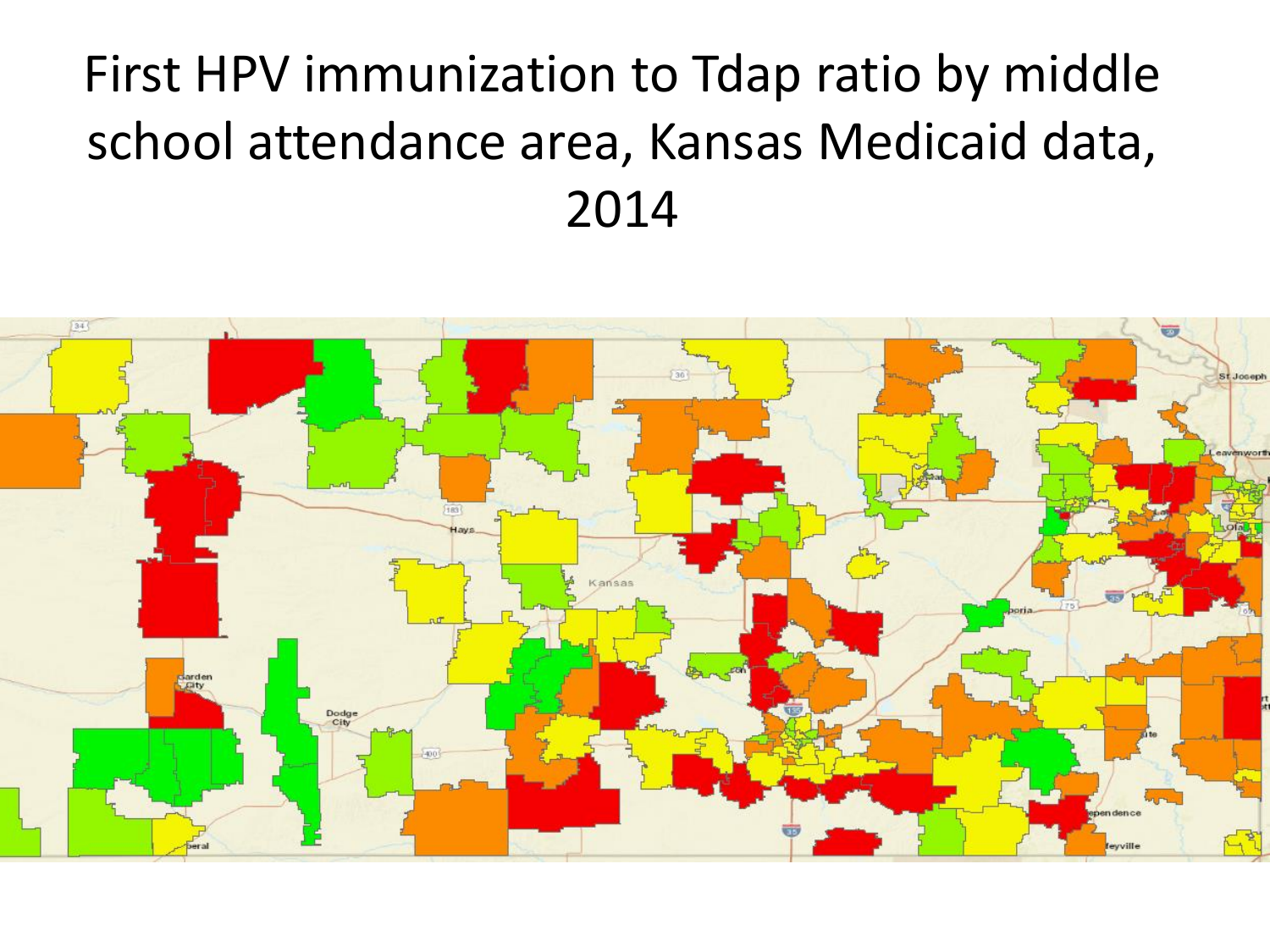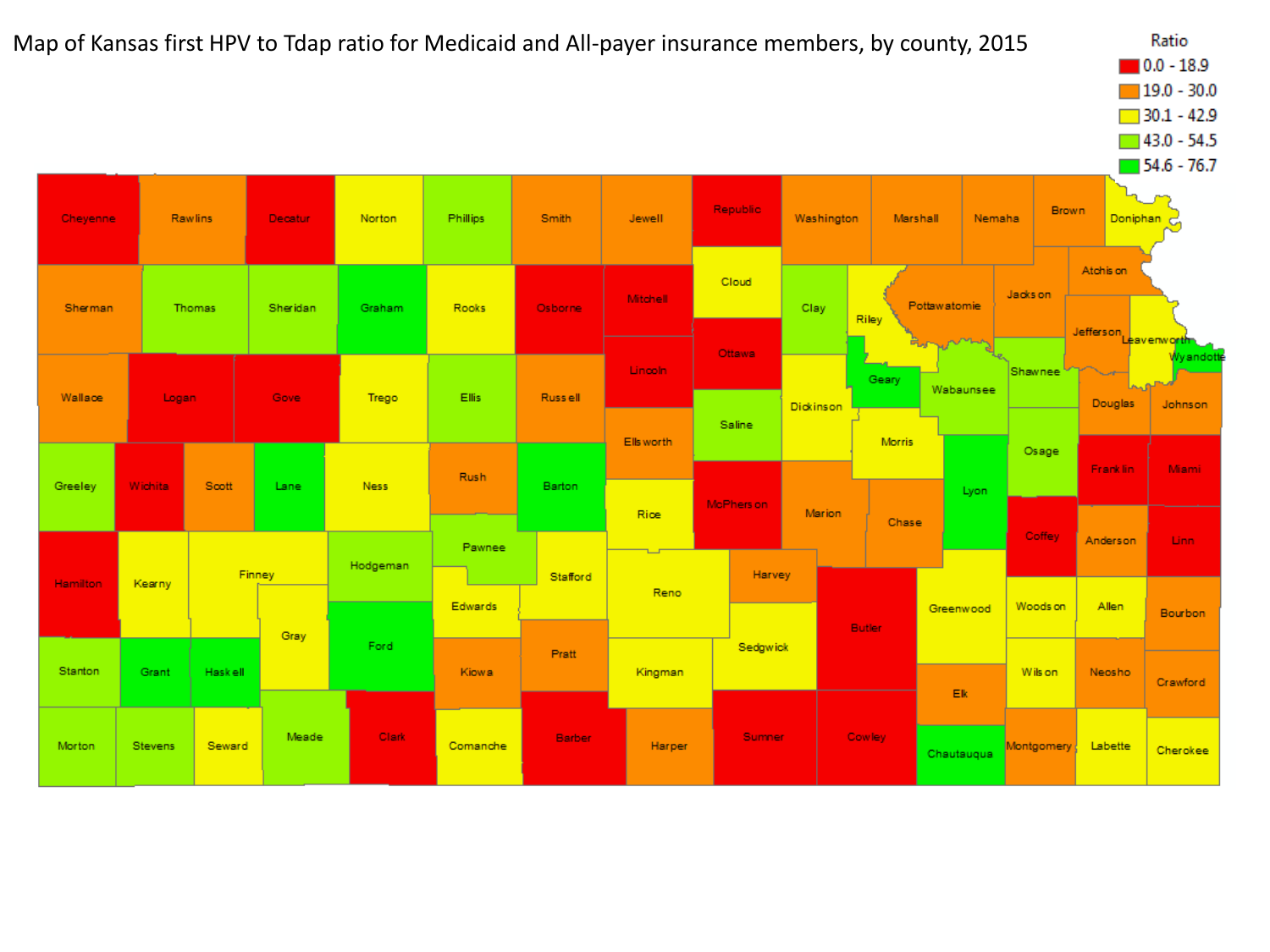# Issues in using claims to track local data

- Data source
	- Medicaid (clearly defined denominator)
	- KHIIS (denominator TDAP?)
- Age group
	- 6<sup>th</sup> & 7<sup>th</sup> graders (can track with 1-2 years of data)
		- Need 2 years of data to distinguish  $1<sup>st</sup>$  vaccinations
- Jurisdiction
	- County vs. school district
	- Small denominators (may require merging several years of data)
- Multiple vaccinations
	- Focus on simultaneous vaccinations
	- Use multiple years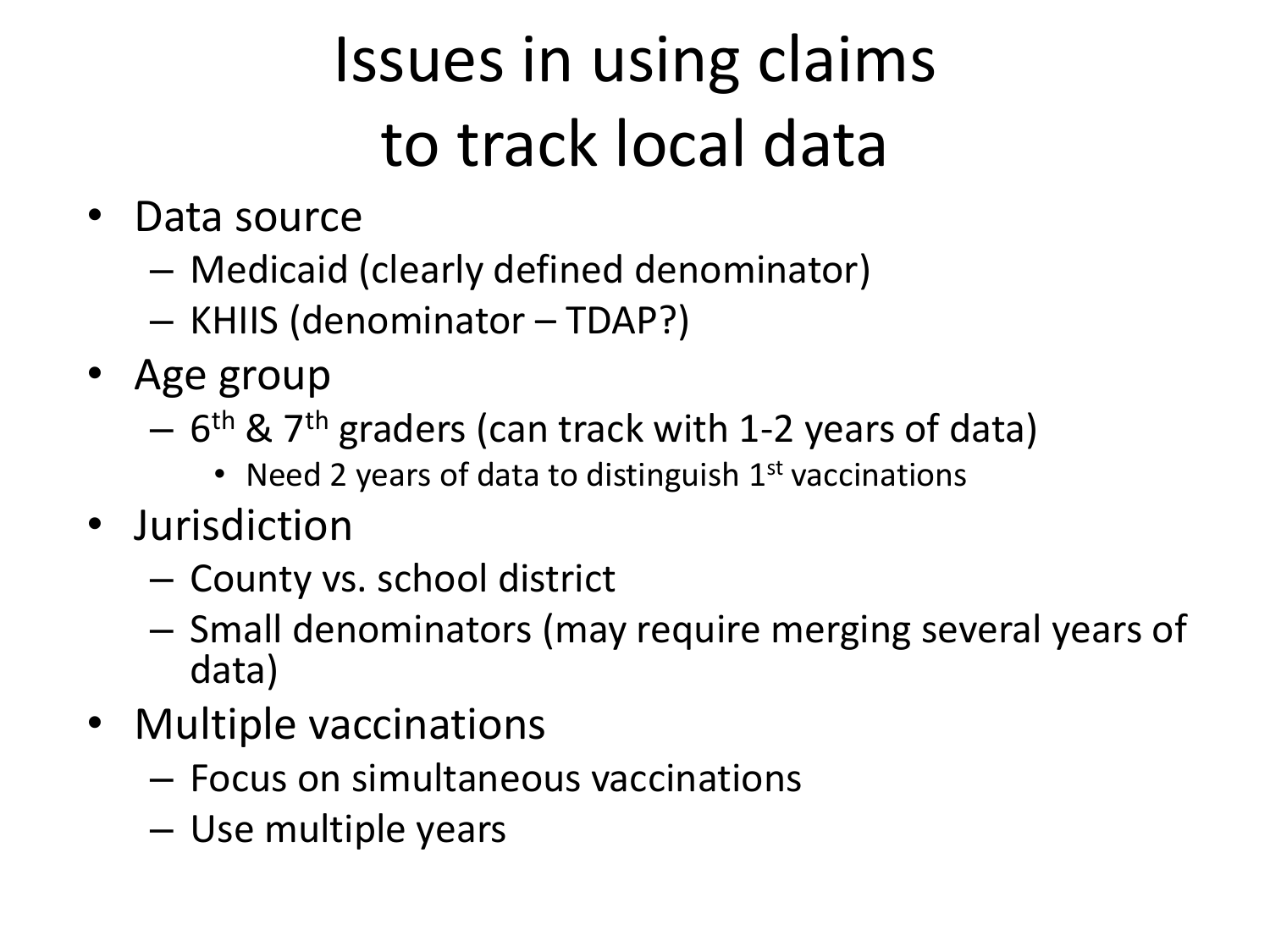### **ACCURATE LOCAL DATA IS CRITICAL TO MEASURING CHANGES OVER TIME**